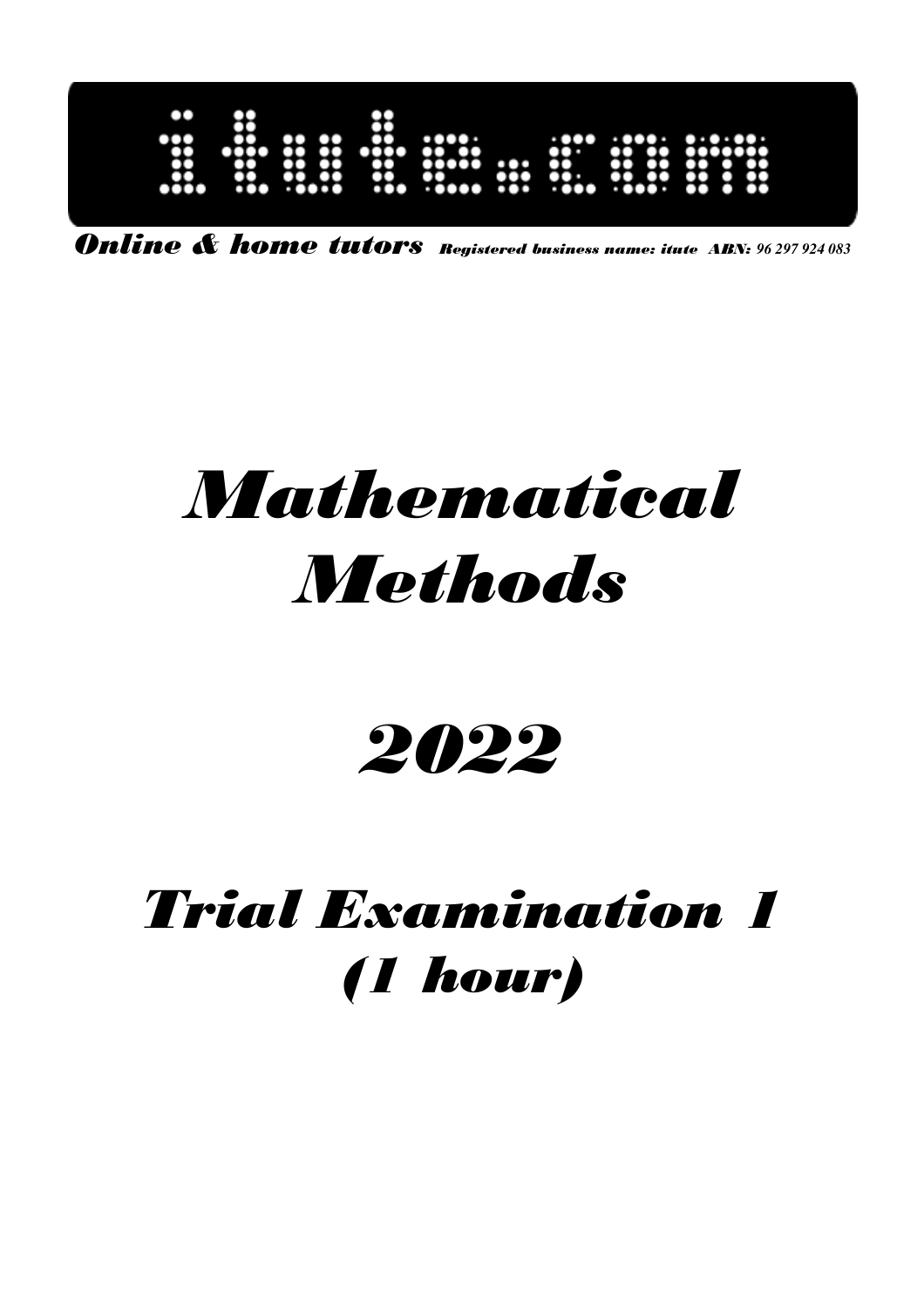#### **Instructions**

Answer **all** questions.

A decimal approximation will not be accepted if an **exact** answer is required to a question. In questions where more than one mark is available, appropriate working must be shown. Unless otherwise indicated, the diagrams in this exam are **not** drawn to scale.

#### **Question 1** (3 marks)

Solve the following simultaneous equations for  $x$ ,  $y$  and  $z$  in terms of a parameter. Let the parameter be  $\alpha$ .

$$
x - \frac{3}{2}y + z = 0
$$
  

$$
2x - z - 3 = 0
$$

**Question 2** (4 marks) Given  $P(x)=6x^4+\frac{1}{2}x^2+1=(2x+1)Q(x)+R$ 2  $6x^4 + \frac{1}{2}x^2 + 1 = (2x+1)Q(x) + R$  where  $Q(x)$  is a polynomial function and *R* is a real constant. a. Find  $Q(x)$  and *R*. 3 marks

b. Find the remainder when  $(2x+1)Q(x)$  is divided by  $2x-1$ . 1 mark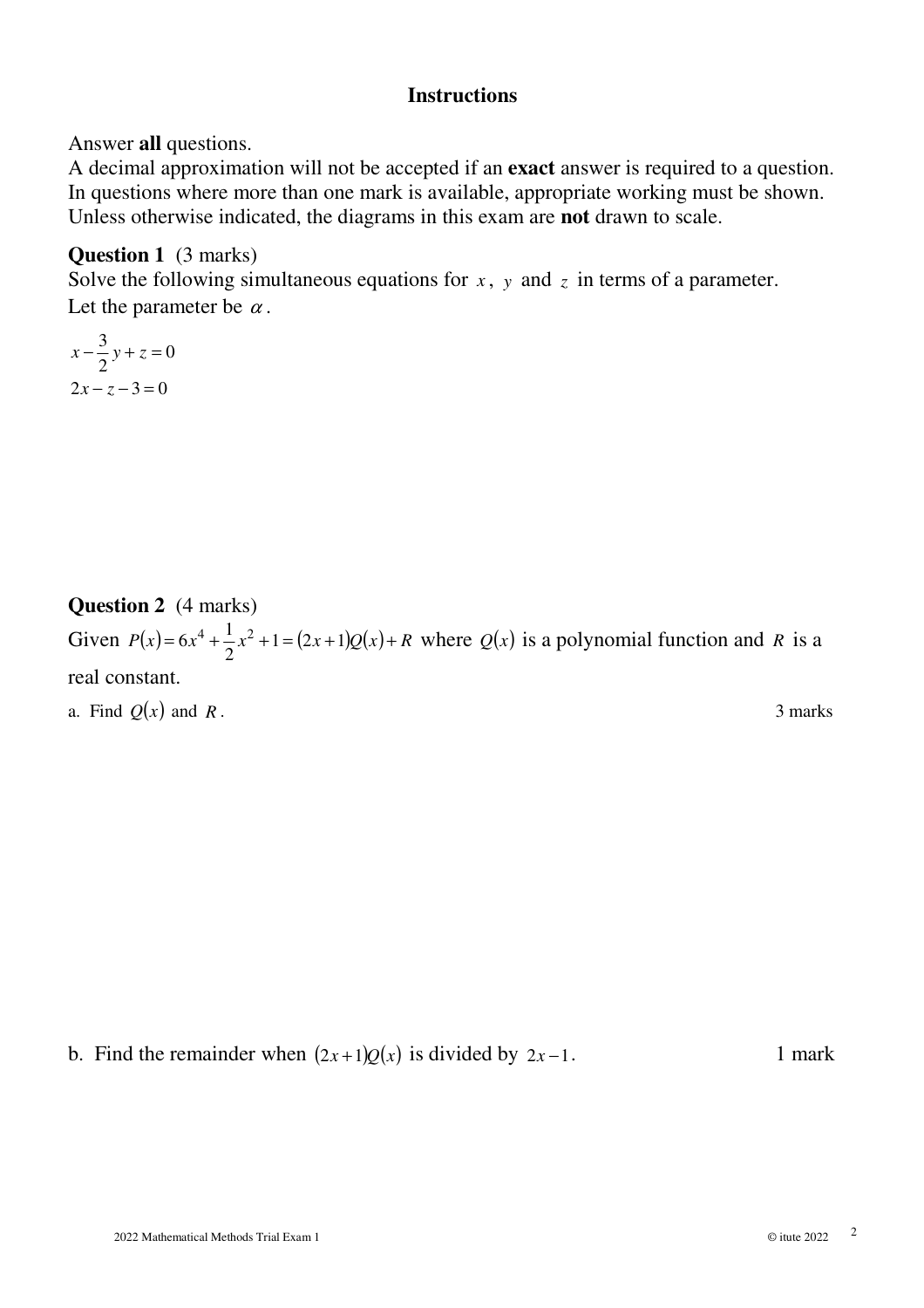#### **Question 3** (4 marks)

The graph of a logarithmic function of equation in the form  $y = a \log_e(bx - c)$  is shown below. It has an asymptote  $x = 1.5$  and intercept  $(2,0)$ .



a. Show that  $b = 2$  and  $c = 3$ . 2 marks

b. Given  $e \approx 2.7$ .

Use the graph to determine the approximate value of *a* corrected to the nearest whole number.

2 marks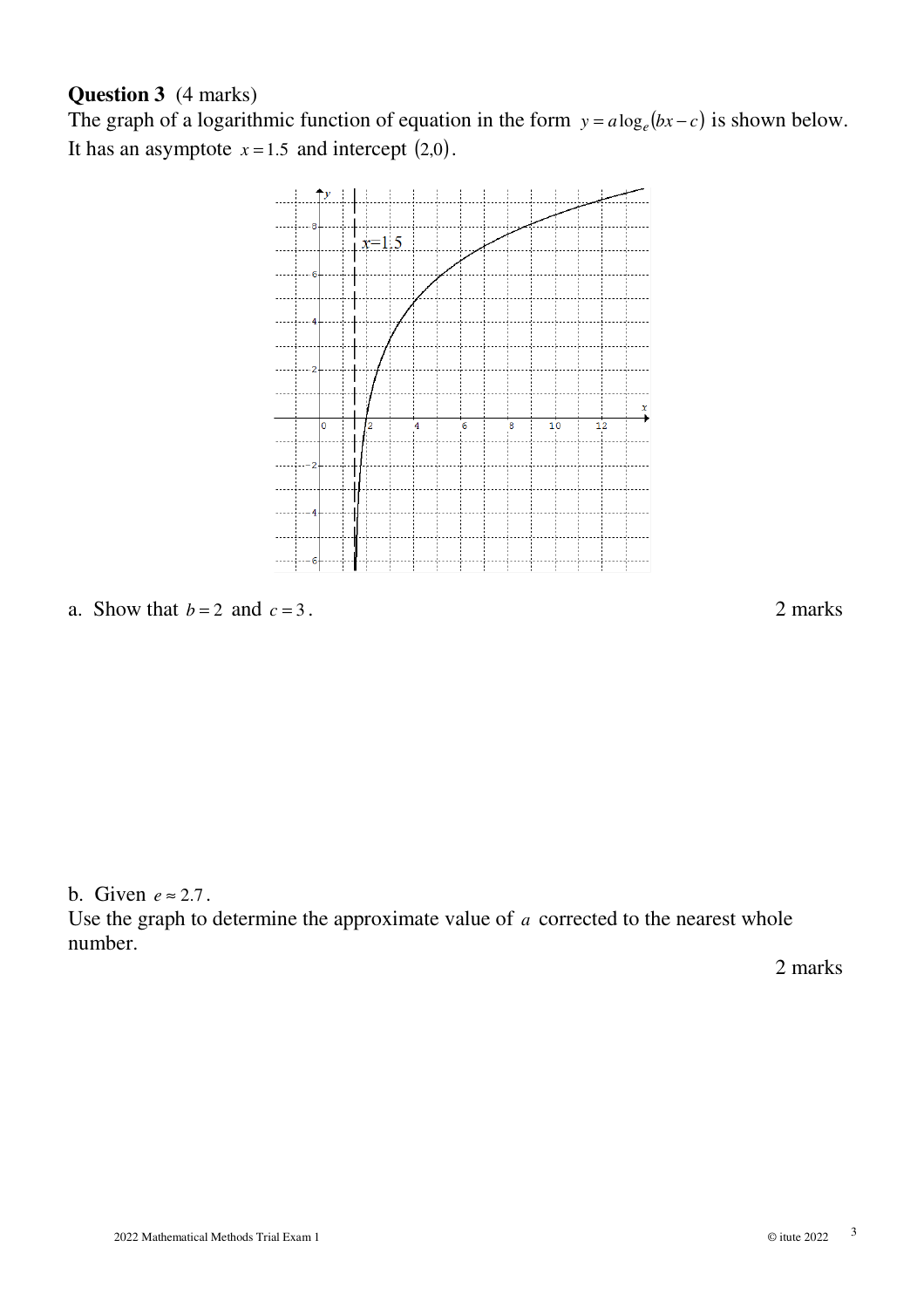**Question 4** (4 marks) Function *f* has equation  $y = f(x)$ .

State a sequence of four transformations of function *f*, changing  $y = f(x)$  to  $y = \frac{1}{2}f(1-2x)$ 2  $=\frac{1}{2}f(1-2x)$ .

**Question 5** (5 marks) Consider  $f(x) = \sqrt{x+1+1}$ ,  $x \in [1, \infty)$  and  $g(x) = 4x - x^2$ ,  $x \in [p, q]$ .

a. Find the minimum value of  $p$  and the maximum value of  $q$  such that composite function  $f(g(x))$  is defined.

3 marks

b. Find *x* such that the gradient of the tangent to  $y = f(g(x))$  is 2 1 2 marks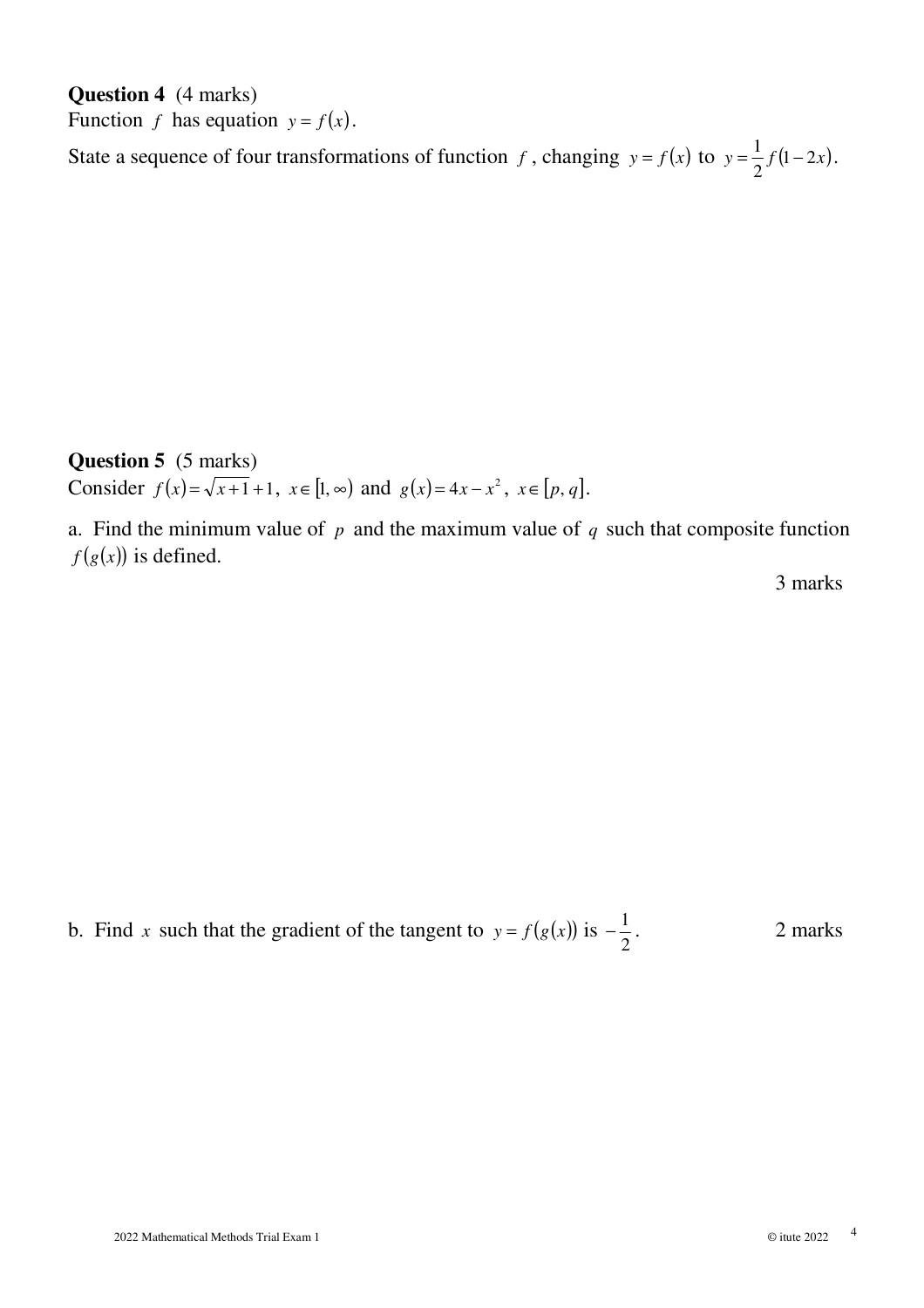#### **Question 6** (4 marks)

The temperatures of Room A and Room B at time *t* (hours) are given by  $T_A = 25 + 2\cos{\frac{\pi}{12}t}$ J  $\left(\frac{\pi}{\cdot}t\right)$ l  $T_{\rm A} = 25 + 2\cos\left(\frac{\pi}{12}t\right)$ and  $T_B = 25 - 2\sin \left| \frac{\pi}{12} t \right|$ J  $\left(\frac{\pi}{\cdot}t\right)$ l  $T_{\rm B} = 25 - 2\sin\left(\frac{\pi}{12}t\right)$  $\mathbf{r}_{\text{B}} = 25 - 2\sin\left(\frac{\pi}{12}t\right)$  respectively for  $t \ge 0$ . a. For how long is  $T_A \ge T_B$  in the first 24 hours? 1 mark

b. Find *t* such that 
$$
T_A = T_B
$$
,  $\frac{dT_A}{dt} > 0$  and  $\frac{dT_B}{dt} < 0$  for the first time.

#### **Question 7** (4 marks)

Random variable *X* has a binomial probability distribution given by Bi  $n, \frac{1}{2}$ J  $\left(n,\frac{1}{2}\right)$ l ſ 3  $\mathrm{Bi} \left( n, \frac{1}{2} \right)$ .

a. Find the greatest value of *n* such that  $Pr(X < 2)$ 27  $Pr(X < 2) > \frac{20}{27}$ . 2 marks

b. Find  $\overline{X}$  when  $n = 33$ . 1 mark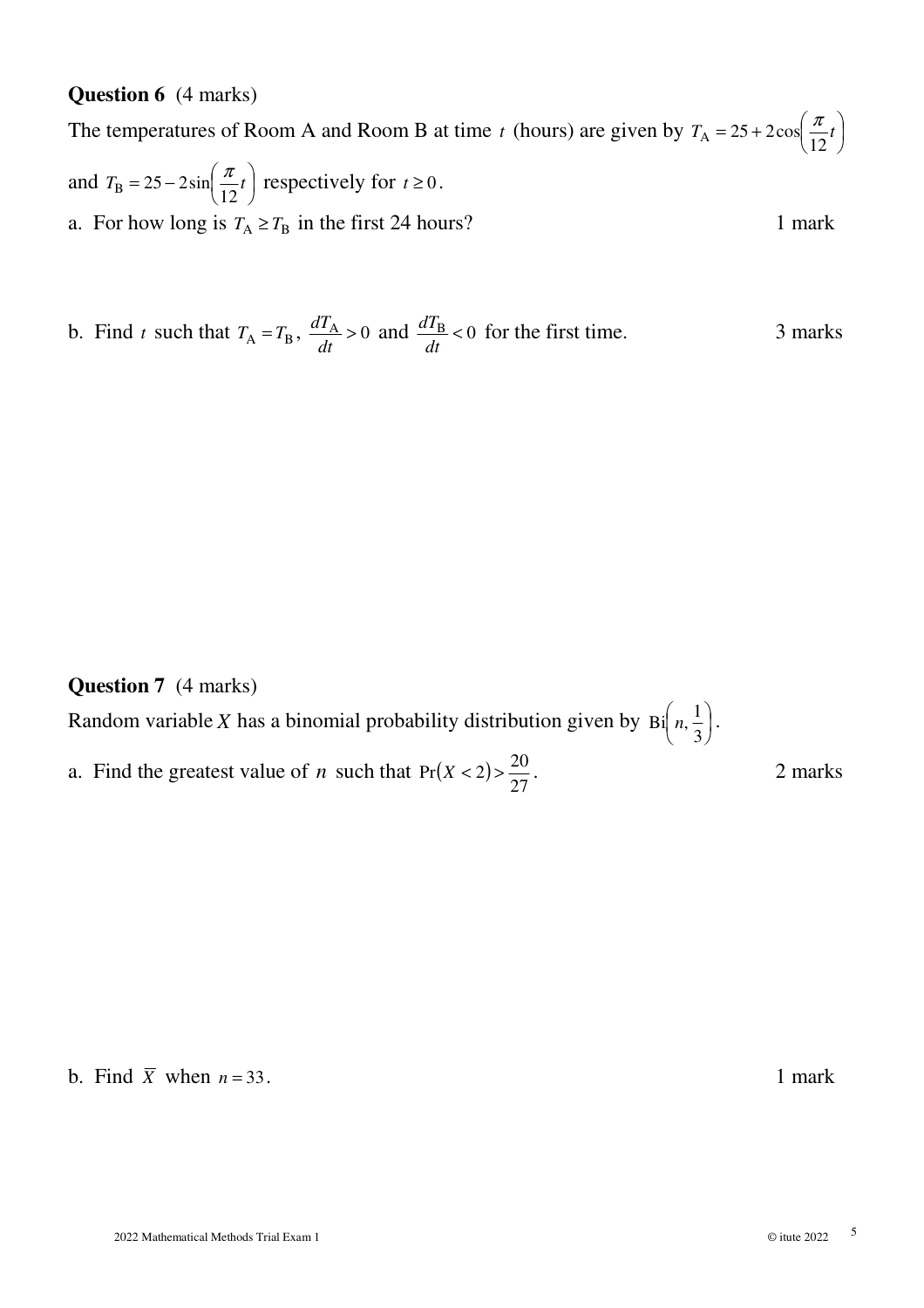### **Question 8** (4 marks)

Random variable *X* has probability density function  $f(x)$  given by

$$
f(x) = \begin{cases} ke^{\left(\frac{x}{e}+1\right)} & \text{for } 0 \le x \le e \\ 0 & \text{elsewhere} \end{cases}
$$

a. Show that 
$$
k = \frac{1}{e-1}
$$
. 2 marks

b. Find the median of *X*. 2 marks

#### **Question 9** (8 marks) Let  $f(x)$ *x*  $f(x) = \frac{2x}{x}$ −  $=\frac{2x-1}{2}$ 1  $\frac{2x-1}{1}$ .

a.  $f(x)$  can be expressed as in the form  $\frac{a}{x} + b$ *x*  $\frac{a}{\sqrt{a}}$ −1 . Find the value of each of *a* and *b*. Hence sketch the graph of  $y = f(x)$ . 3 marks